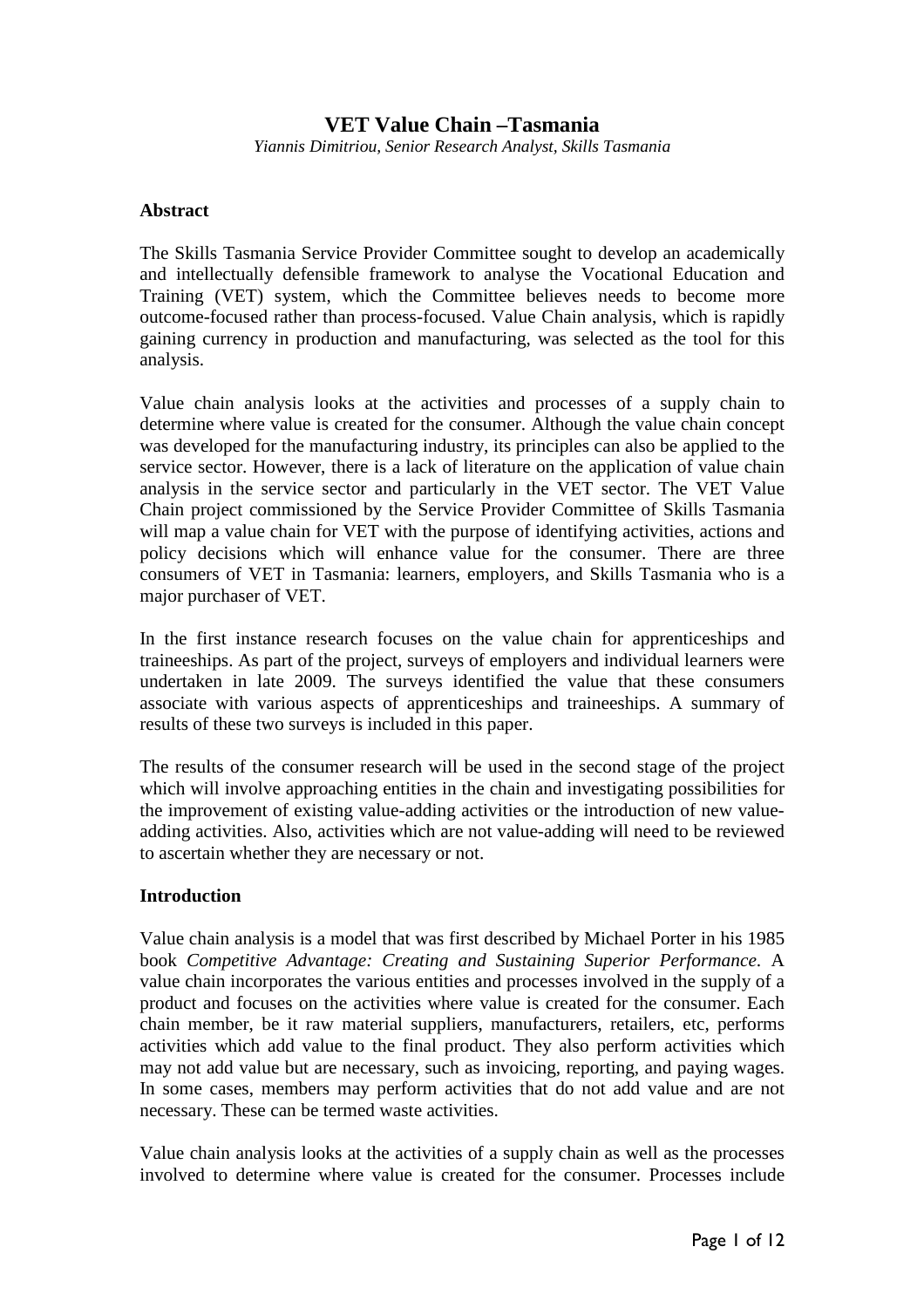those within organisations as well as those between organisations. For example, an internal process may be the packaging of the product; a process involving two organisations could be the transport of the product to the retailer. A value-adding activity for the internal process may look at ways of improving efficiency in the packaging process (and so, lowering costs to the consumer); or may look at the type of packaging used and adapt it to match consumer preferences.

Value Chain Management involves a deliberate decision by chain members to find ways of making improvements to the product so that more value is delivered to the consumer. It also involves a deliberate decision to make improvements in the value members deliver to each other (thus ultimately increasing value delivered to the consumer).

Value chain analysis in a manufacturing environment involves three dimensions:

- 1. Material flow
- 2. Information flow
- 3. Relationships

Material flow analysis examines the activities involved in the flow of materials through the supply chain. Each activity can then be classified as necessary, wasteful, or value-adding.

Information flow through the chain can be identified as strategic or operational. Information flow analysis looks at ways of making improvements in information flow that can have an effect on the value produced.

Relationships within and between organisations can have a big impact on valueadding. Strong relationships are based on trust-building and influence both the material flow and the information flow.



**Chart 1: Value Chain of a Milk Product – Material Flow** 

Chart 1 depicts an example value chain for a milk product. Necessary activities are marked N, Wastage activities are marked W, and value-adding activities are marked V. The arrows represent the material flow. It is possible to also draw a chart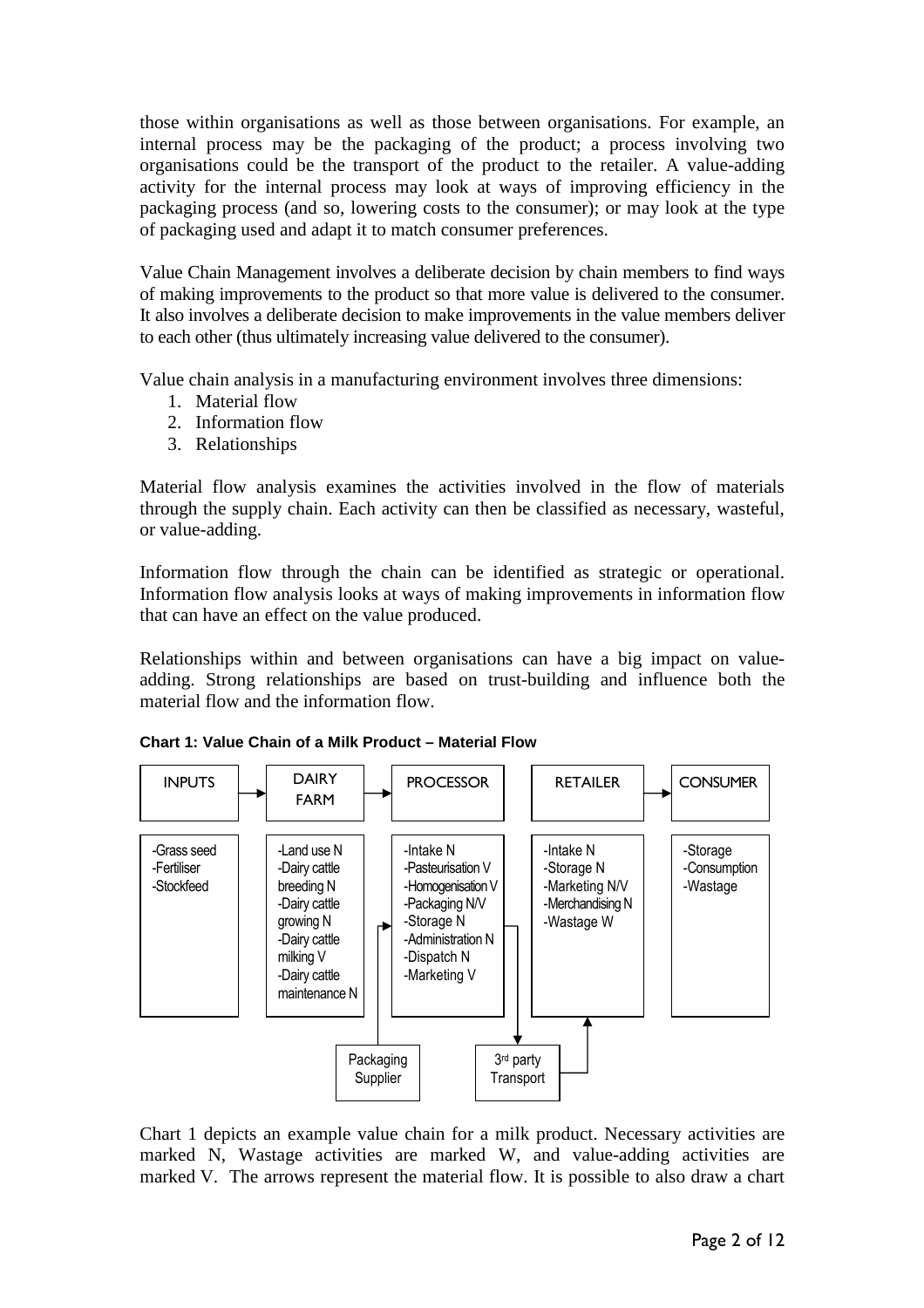with arrows representing information flow and relationships. Information flow between chain entities can be weak, average, or strong. Similarly for relationships. By improving information flow and relationships in the chain, new value-adding activities or possible improvements may be identified.

Skill Tasmania's VET Value Chain project (commissioned by the Service Provider Committee) aims to map a value chain for VET and to utilise value chain analysis to identify activities, actions and policy decisions which will enhance value delivered to the end consumer. The reason why the value chain analysis model was chosen, was because of its emphasis. Supply chain analysis focus more on processes and on the supply side; value chain analysis focuses more on the demand side, on the inherent value of the product a consumer buys and utilises. In the first instance the project looks at the value chain for apprenticeships and traineeships. However, findings could have wider application.

The overarching purpose of the project is to maximise the value created for the end consumers of apprenticeships and traineeships in the VET value chain: learners, employers, and Skills Tasmania as the major purchaser.

## **Research method**

The method used for creating a draft value chain for traineeships and apprenticeships included desktop research relating to the value chain concept. Since little literature existed on value chains for VET – or even for services in general – it was a matter of taking the principles for value chains in the manufacturing sector and adapting them for the VET sector and apprenticeships/traineeships in particular. The first draft was created and taken to key stakeholders including Skills Tasmania staff and the Service Provider Committee which is comprised of representatives of public and private training organisations (RTOs), Apprenticeship Centres, Group Training Organisations, employers, and the Tasmanian Qualifications Authority. Following the stakeholder input the first draft was finalised.

The work of Bonney, Clark and Dent (2009) on conducting value chain analyses for agricultural food products prompted re-examining the value chain for apprenticeships and traineeships and drafting a value chain model with a different perspective from the first draft. The new model listed activities performed by each of the entities and assigned an estimate of the value associated with each activity (whether the activity was value creating, necessary, or wastage).

To gain an understanding of the value consumers associate with traineeship and apprenticeship activities, two surveys were conducted: one for employers and one for learners (trainees and apprentices).

The learner survey was conducted in two stages.

The first stage was a pilot survey conducted in September-October 2009 with 15 trainees and apprentices. These learners were undertaking qualifications in the fields of business, hospitality, automotive mechanical technology, transport and distribution, and engineering – fabrication trade. The pilot survey was conducted face-to-face at the learners' workplace with semi-structured interviews. The purpose was to confirm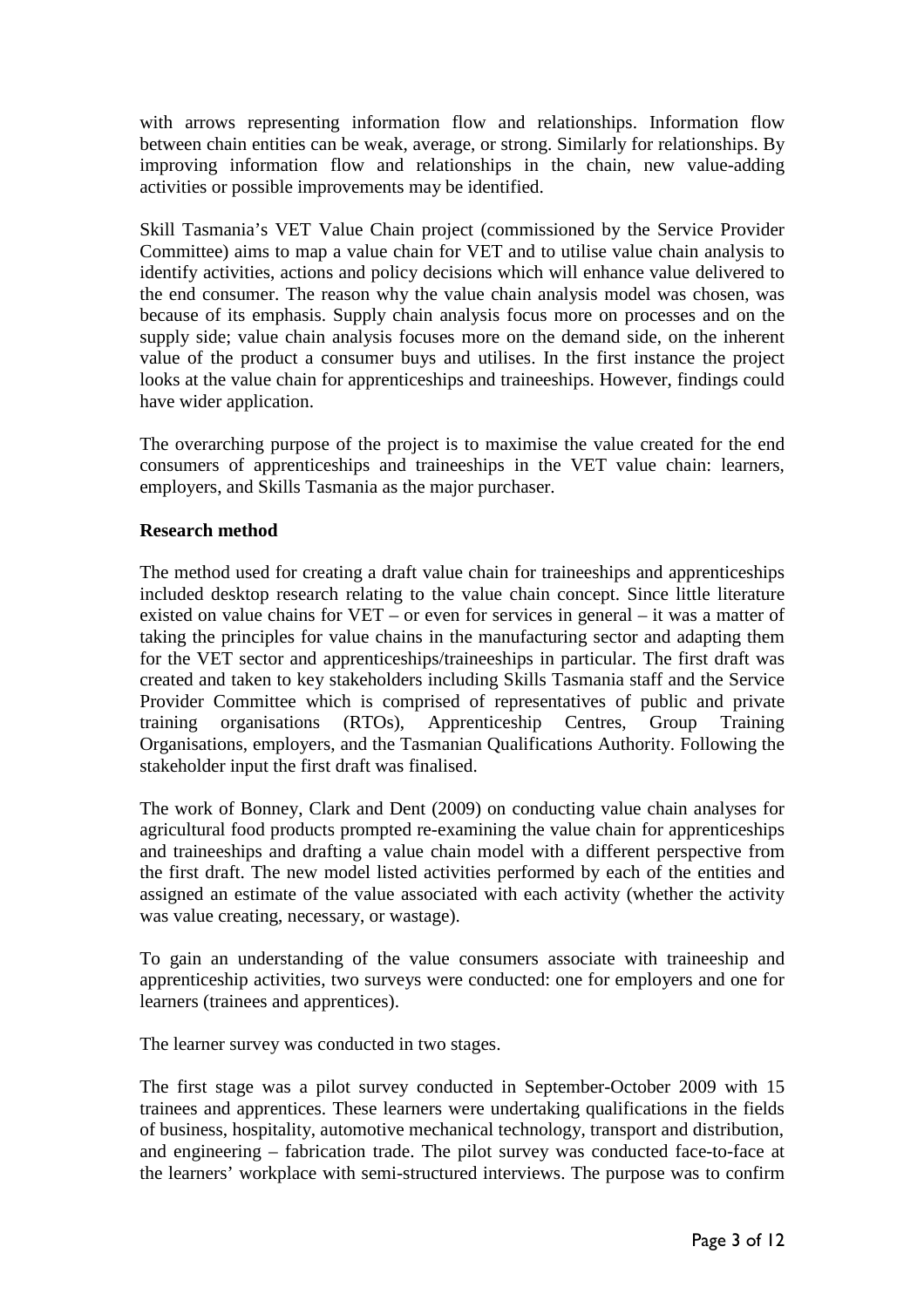the training-related aspects which would be covered in the main survey and to ensure that all major aspects were captured. The main survey instrument was also tested for ease of comprehension and flow in this first stage of the survey work.

The second stage was the main survey. This was an on-line survey which was emailed to 1,826 learners. This sample was selected from learners who had commenced their traineeship or apprenticeship between 1 September 2008 and 31 July 2009 and who had either completed their Training Contract or were active at the time the data was extracted. The total population of eligible learners was 6,101. It included both publicly funded and employer funded apprentices and trainees.

A total of 608 valid responses were received from learners. There were 211 respondents undertaking training in Business Services. This accounted for 35% of all respondents. The equivalent figure for the total population was 14%. Therefore, responses were weighted to bring the Training Package distribution of respondents closer to the distribution of the population. Responses were received by employer funded as well as publicly funded learners.

The methodology for the employer survey was similar, involving a pilot survey and a main survey. For the pilot survey, the employers of trainees and apprentices participating in the learner pilot survey were interviewed. For the main survey, a sample of employers was selected from Skills Tasmania's database. All of these employers had one or more apprentices and/or trainees who had commenced their training between 1 September 2008 and 31 July 2009. The total population of eligible employers was in the vicinity of 2,300.

Two methods were used for collecting responses:

1. On-line survey: The database recorded email contact details for 287 employers. All of these were emailed an invitation to participate in the survey. A total of 121 responses were received.

2. Postal survey: Approximately 900 letters were sent out inviting employers to participate in the survey. Employers were given the option to either reply by post or to complete the on-line survey. A total of 296 responses were received, with 22 of these being on-line.

The grand total of valid responses received from employers was 415.

## **Findings**

The first draft of the value chain for apprenticeships and traineeships can be seen in Chart 2. This is a flowchart version which shows the various activities in the chain, whether they have a direct or indirect impact on the outcome, as well as the entities involved in the chain. This chart also shows the flow of activities within the chain and how they feed into the training process. The main perspective of this draft is the individual: starting with an unskilled individual the training process produces a skilled individual. Through the assessment process, the individual is also issued a qualification.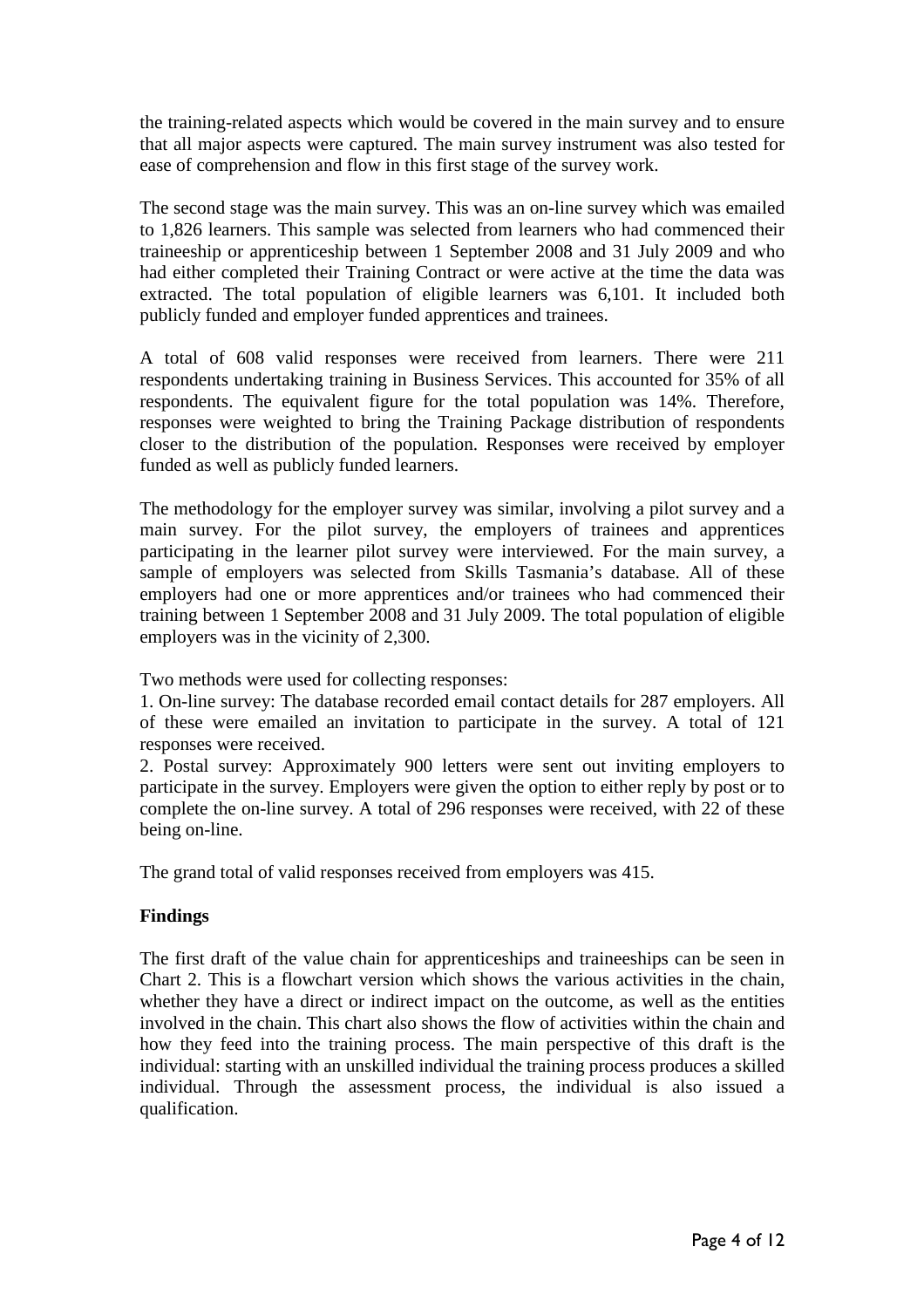

#### **Chart 2: Draft Value Chain for apprenticeships and traineeships – Flowchart**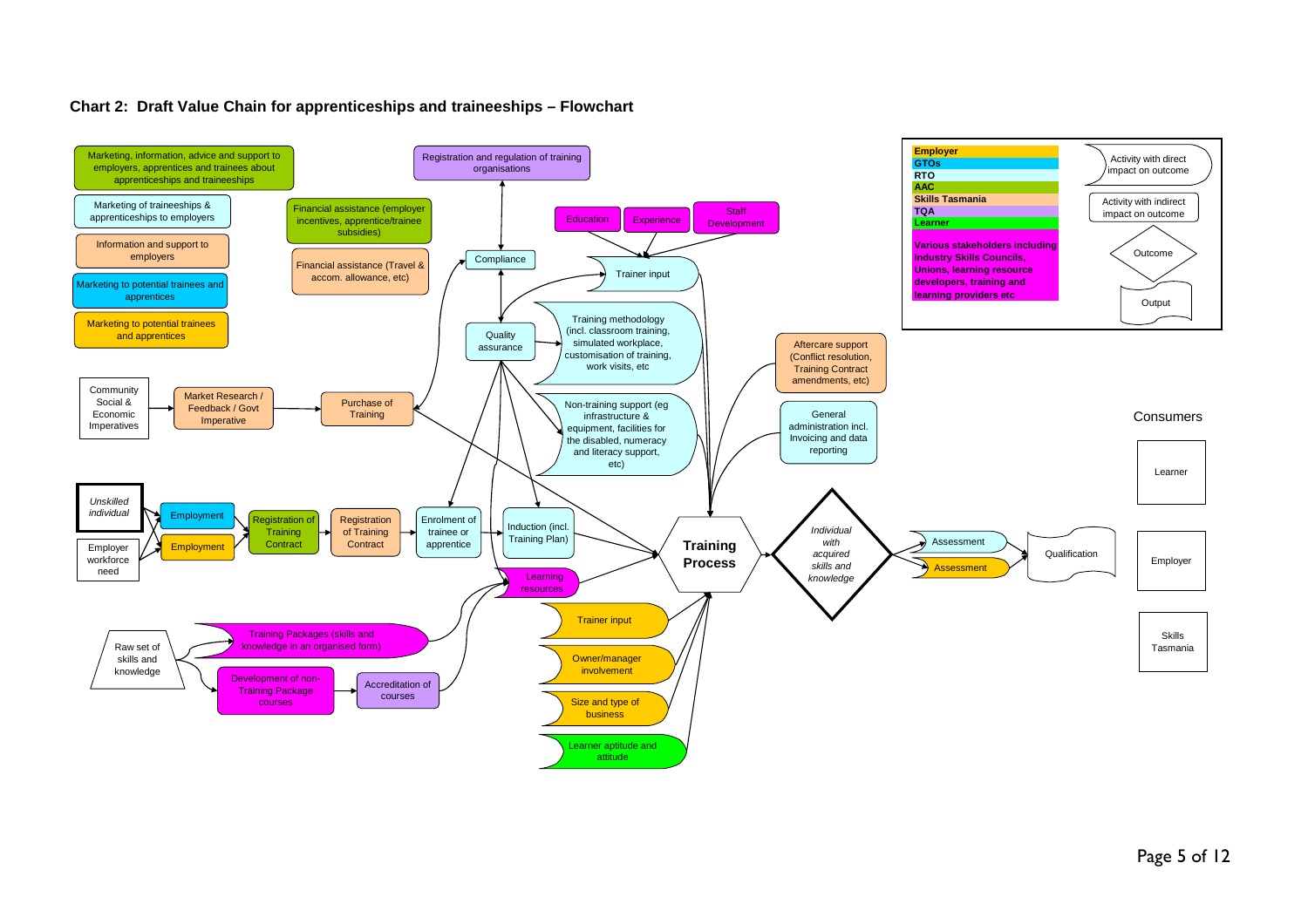Chart 3 shows the value chain for apprenticeships and traineeships from a different perspective. Here the emphasis is on the consumer and the entities forming part of the chain. In this version of the chain, activities are consolidated within each entity and an attributed value estimate is ascribed to each activity. Activities which are value adding are marked V. Activities which may not add much value but are necessary are

marked N. The final frame shows the main aspects of the product for the consumer. This chain may not necessarily have a linear flow of supply of services. For example, Skills Tasmania provides services to employers, as well as to registered training organisations, as well as to individual learners.

#### **Chart 3: Value chain for apprenticeships and traineeships – Consumer 1: The individual learner**

| Inputs                                                                                                                                                                                | Skills Tasmania                                                                                                                                                         | Australian<br>Apprenticeship<br>Centre                                                                           | Employer                                                                                                    | <b>Registered Training</b><br>Organisation                                                                                                                                                           | <b>Individual Learner</b>                                                                                                                                                                        |  |  |  |
|---------------------------------------------------------------------------------------------------------------------------------------------------------------------------------------|-------------------------------------------------------------------------------------------------------------------------------------------------------------------------|------------------------------------------------------------------------------------------------------------------|-------------------------------------------------------------------------------------------------------------|------------------------------------------------------------------------------------------------------------------------------------------------------------------------------------------------------|--------------------------------------------------------------------------------------------------------------------------------------------------------------------------------------------------|--|--|--|
| -Training Packages<br>-Accredited courses                                                                                                                                             | -Fee payment for RTO<br>services (V)<br>-Payment of Travel &<br>Accommodation allowance                                                                                 | -Marketing (V)<br>-Information and advice<br>(V)<br>-Registration service (N)<br>-Training Contract              | -Employment (V)<br>-Induction (N)<br>-Supervisor input and<br>instruction (V)<br>-Work-based activities (V) | -National and state<br>registration & compliance<br>(N)<br>-Marketing (V)<br>-Enrolment (N)                                                                                                          | -Supply of Training<br>Contract administration<br>services<br>-Supply of training and<br>learning service<br>-Nationally recognised<br>qualification<br>-Allowances and subsidies<br>-Employment |  |  |  |
| Other entities with<br>indirect roles                                                                                                                                                 | (V)<br>-Training Contract<br>database administration<br>and maintenance (N)<br>-Conflict resolution service<br>(V)                                                      | database administration<br>and maintenance (N)<br>-Support (V)<br>Employer incentives (N)<br>-Apprentice/trainee | -Mentoring (V)<br>-Wages payment and<br>administration (N)                                                  | -Induction (N)<br>-Development of training<br>materials (V)<br>-Provision of training<br>materials (V)                                                                                               |                                                                                                                                                                                                  |  |  |  |
| -Industry Skills<br>Councils<br>-Unions<br>-Department of<br>Education,<br><b>Employment and</b><br><b>Workplace Relations</b><br>-Skills Australia<br>-Workplace<br><b>Standards</b> | -National reporting (N)<br>-Research (V)<br>-Strategy and policy<br>development and<br>implemetation (V)<br>-RTO staff development<br>(V)<br>-Industry intelligence (V) | subsidies (V)                                                                                                    |                                                                                                             | -Trainer input and<br>instruction (V)<br>-Work visits (V)<br>-Training facilities (V)<br>-Other support services<br>(V)<br>-Assessment (N)<br>-Qualification (V)<br>-Reporting (N)<br>-Invoicing (N) |                                                                                                                                                                                                  |  |  |  |
| Tasmanian<br>Qualifications<br>Authority                                                                                                                                              |                                                                                                                                                                         |                                                                                                                  |                                                                                                             |                                                                                                                                                                                                      |                                                                                                                                                                                                  |  |  |  |
|                                                                                                                                                                                       |                                                                                                                                                                         | -Regulation                                                                                                      |                                                                                                             |                                                                                                                                                                                                      |                                                                                                                                                                                                  |  |  |  |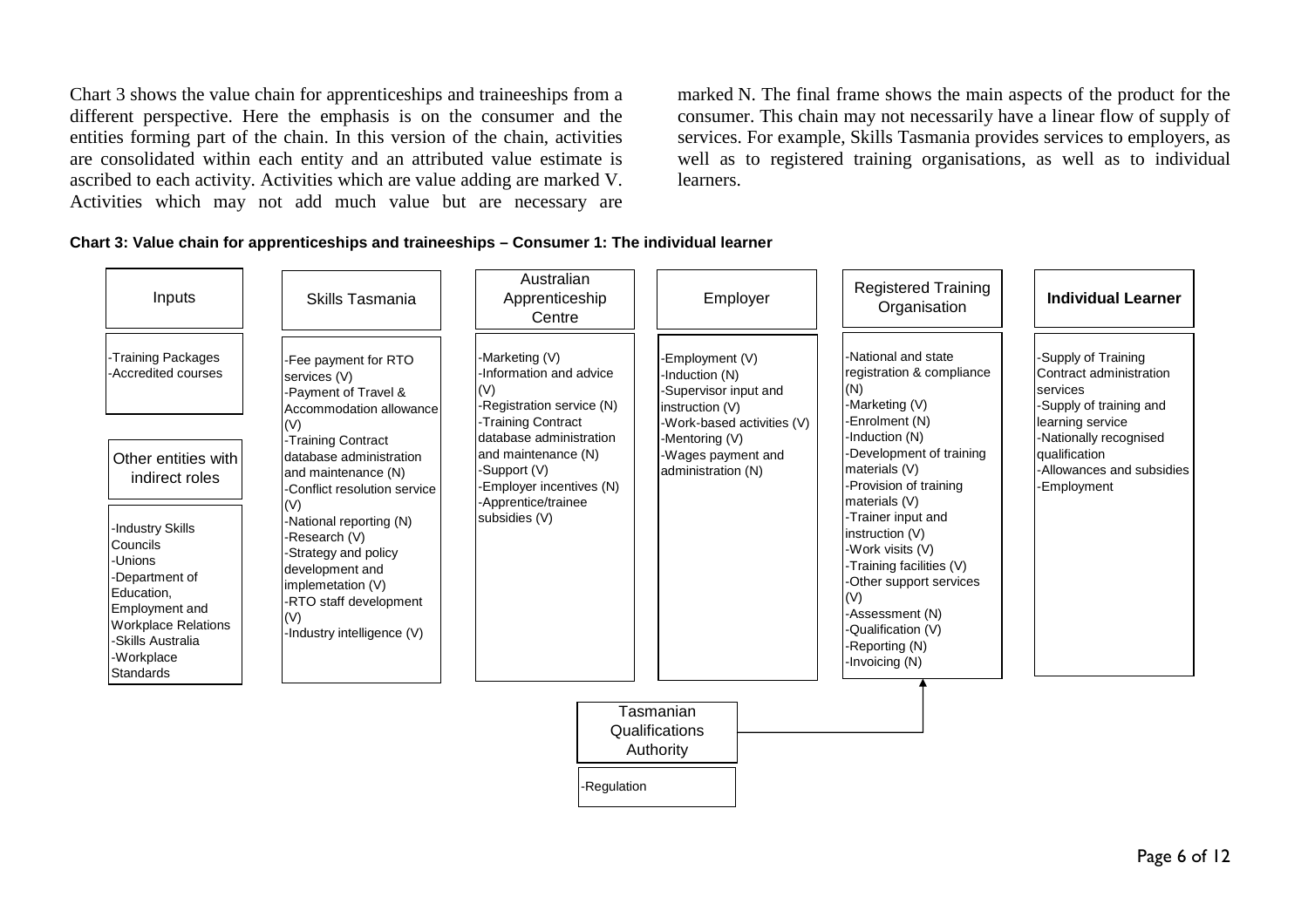While Chart 3 shows the value chain with the learner as the consumer, Chart 4 shows the value chain with the employer as the consumer. Group

training organisations (GTOs) and their activities appear in a lighter tone as they may not always be part of the chain.

### **Chart 4: Value chain for apprenticeships and traineeships – Consumer 2: The employer**

| Inputs                                                                                                                                                               | Skills Tasmania                                                                                                                                                         | Australian<br>Apprenticeship<br>Centre                                              | <b>Group Training</b><br>Organisation                                                       | <b>Registered Training</b><br>Organisation                                                                                                                                                                                | Apprentice/<br>Trainee                                                                                | <b>Employer</b>                                                                                             |
|----------------------------------------------------------------------------------------------------------------------------------------------------------------------|-------------------------------------------------------------------------------------------------------------------------------------------------------------------------|-------------------------------------------------------------------------------------|---------------------------------------------------------------------------------------------|---------------------------------------------------------------------------------------------------------------------------------------------------------------------------------------------------------------------------|-------------------------------------------------------------------------------------------------------|-------------------------------------------------------------------------------------------------------------|
| -Training Packages<br>-Accredited courses                                                                                                                            | -Fee payment for RTO<br>services (V)<br>-Payment of Travel &<br>Accommodation<br>allowance (N)                                                                          | -Marketing (V)<br>-Information and<br>advice (V)<br>-Registration service<br>(N)    | :-Marketing (N)<br>-HR service for<br>apprentices and<br>trainees (V)<br>-Short term hiring | l-National and state<br>registration &<br>compliance (N)<br>-Marketing (V)<br>-Enrolment (N)                                                                                                                              | -Productive working<br>capacity during the<br>apprenticeship/<br>traineeship and on<br>completion (V) | Supply of Training<br>Contract<br>administration services<br>-Supply of training and<br>assessment services |
| Other entities with<br>indirect roles                                                                                                                                | -Training Contract<br>database administration<br>and maintenance (N)<br>-Conflict resolution<br>service (V)                                                             | -Support (V)<br>-Employer incentives<br>(V)<br>-Apprentice/trainee<br>subsidies (N) | service (V)<br>.Care and support for<br>apprentice/trainee (V)                              | -Induction (N)<br>-Development of training<br>materials (V)<br>-Provision of training<br>materials (V)                                                                                                                    |                                                                                                       | -Working capacity of<br>trainee/apprentice<br>-Employment subsidy<br>-Management of HR<br>administration    |
| -Industry Skills<br>Councils<br>-Unions<br>-Department of<br>Education,<br>Employment and<br><b>Workplace Relations</b><br>-Skills Australia<br>-Workplace Standards | -National reporting (N)<br>-Research (V)<br>-Strategy and policy<br>development and<br>implemetation (V)<br>-RTO staff development<br>(V)<br>-Industry intelligence (V) |                                                                                     |                                                                                             | -Trainer input and<br>instruction (V)<br>-Work visits (V)<br>-Training facilities (V)<br>-Other support services<br>$\mathsf{I}(\mathsf{V})$<br>-Assessment (N)<br>-Qualification (V)<br>-Reporting (N)<br>-Invoicing (N) |                                                                                                       |                                                                                                             |
|                                                                                                                                                                      |                                                                                                                                                                         |                                                                                     | Tasmanian<br>Qualifications<br>Authority                                                    |                                                                                                                                                                                                                           |                                                                                                       |                                                                                                             |
|                                                                                                                                                                      |                                                                                                                                                                         |                                                                                     | -Regulation                                                                                 |                                                                                                                                                                                                                           |                                                                                                       |                                                                                                             |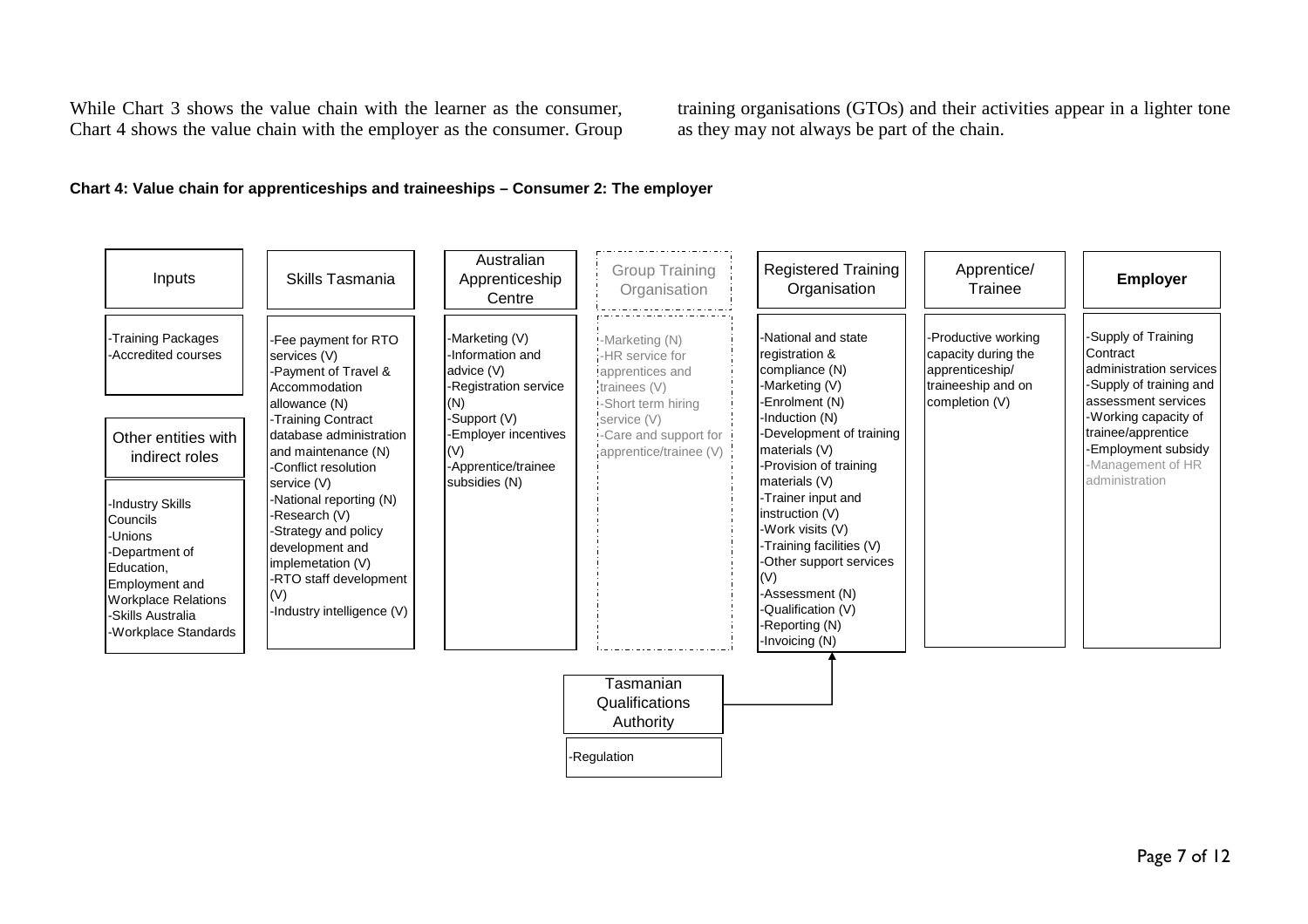With the emphasis in value chains being on the consumer, it is important to know what consumers of apprenticeships/traineeships perceive as value. A summary of the findings of the learner and employer surveys undertaken in Tasmania follow below (more detailed reports on both surveys can be found on Skills Tasmania's website – www.skills.tas.gov.au). It is important to note that these surveys were different to satisfaction surveys in that respondents were not asked to rate their current work and training experience; rather, they were asked to answer questions according to what they valued; what they considered important.

Firstly, findings for the apprentice and trainee survey.

About two thirds of respondents said the main reason they were in the apprenticeship/ traineeship was because they wanted the training/qualification; about one out of five because it was initiated by their employer; and one in ten because they wanted a job. When it came to who provided the majority of their training, 38% of respondents indicated "My employer", 29% said "The training organisation", 19% said "They provide about the same amount", and 14% said "I largely teach myself".

Respondents were asked to indicate how important to them were various aspects that had to do with their training and skill development. Responses were elicited for four areas: motivation for undertaking the traineeship/apprenticeship, training related aspects, aspects relating to the RTO, and employer-related aspects.

In terms of motivation for undertaking the traineeship or apprenticeship, out of the eight aspects listed, the aspects that scored the highest were - in order of score levels - "Gaining skills and knowledge", "The qualification is nationally accredited", and "Gaining the qualification". When asked to choose only one or two aspects as the most important, "Gaining skills and knowledge" scored the highest, with "Gaining the qualification" coming second. The aspect that scored the lowest overall was "I don't have to pay for the training".

In terms of practical aspects of the training experience, respondents had twelve aspects to rate. The aspects that scored the highest (in descending order) were "The training teaches me skills I can use in my workplace", "The training teaches me the theory that will help me apply my skills in different situations and different workplaces", and "I have many opportunities for hands-on training". When asked to choose one or two of all the aspects as the most important, the aspect with the highest score was "The training teaches me skills I can use in my workplace". This was followed by three other responses with very close scores to one another: "I am able to complete the apprenticeship /traineeship early if I reach the competency required", "I have many opportunities for hands-on training", and "I receive recognition for skills I already have (RPL)".

Respondents were asked to rate seven aspects relating to the training organisation. The two aspects that scored the highest were "My trainer is very competent in the skills and knowledge he/she is teaching", and "My trainer is good in helping me understand the things I need to learn". When asked to choose only one or two of all the listed aspects as the most important, the same two aspects topped the list. This shows how much value apprentices and trainees place on a good trainer.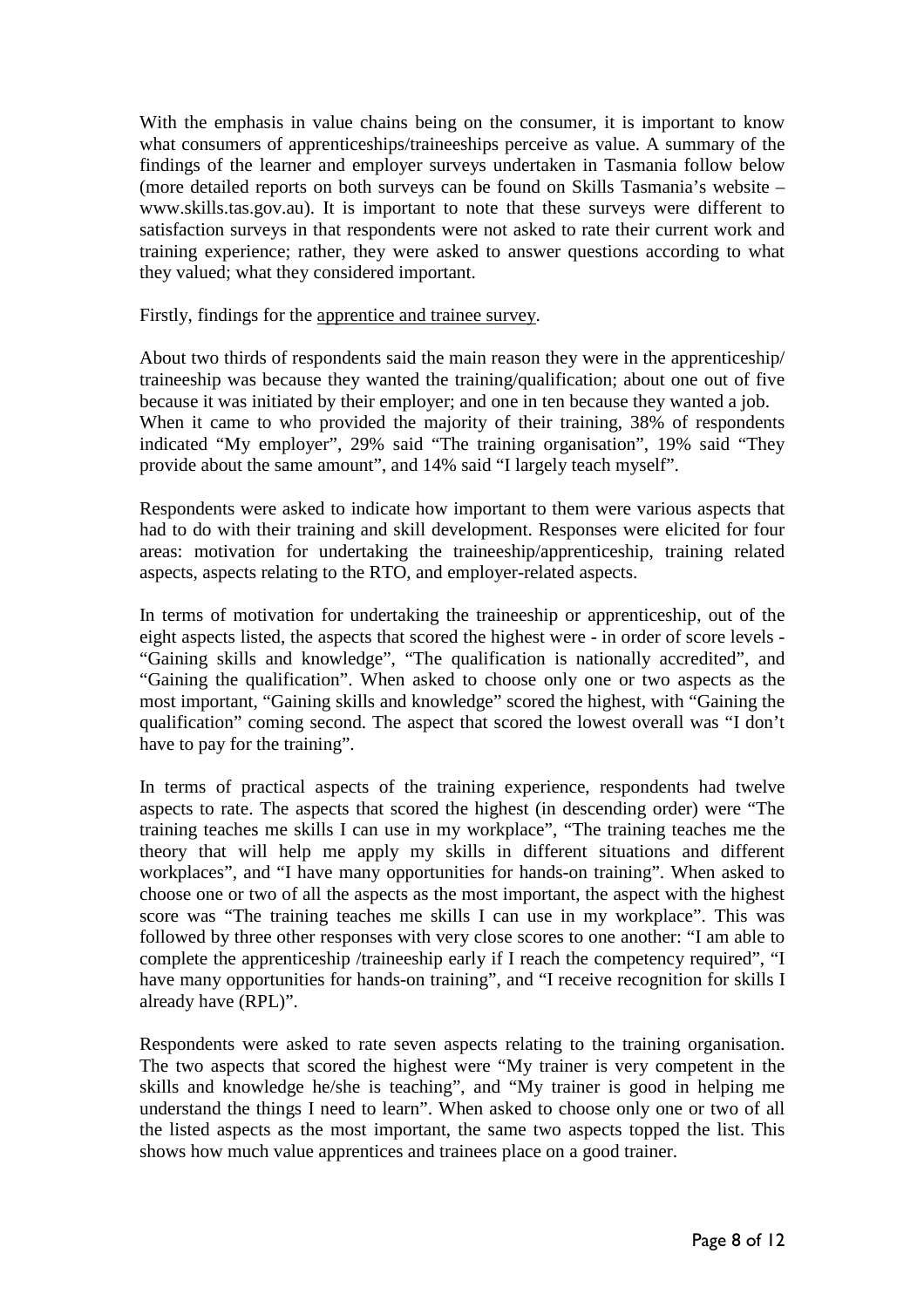The fourth area in the survey covered five employer-related aspects. The two aspects which scored the highest were "My employer gives me opportunity to practice what I learn so my skills develop and I can reach the required standard" (scoring the highest) followed by "It is easy to approach my supervisor/boss when I want help with something I'm learning". The same two aspects topped the list when respondents were asked to choose only one or two aspects as the most important.

Trainees and apprentices were asked a question about assessment practices. The question had two possible responses. About three quarters indicated it was more important for them that the training organisation set a high and consistent standard for their assessment. Nearly a quarter of respondents chose the second response: "I just want to pass the assessment so I can move on – the standards of the assessment are not my priority".

Three quarters of respondents indicated they would value a one-stop-shop that would provide information for skills and training. Most of the remaining respondents did not express an opinion.

Analysis was carried out for respondents who were enrolled in traditional apprenticeships. Results for apprentices were similar to the general results with a few exceptions, including the following: Regarding the main reason for being in the apprenticeship/traineeship, 82% of apprentices indicated "I wanted the training/qualification". This compares with 68% for all respondents. Compared with all respondents, there were significantly less apprentices who thought that the qualification being nationally accredited was important (64% compared with 84% for all respondents), and significantly more who thought that not having to pay for the training was important (76% compared with 50% for all respondents).

Cross-tabulation results show there was a larger share of employer-funded respondents who indicated the training organisation provided the majority of their training compared with respondents who were state-funded (40% and 25% respectively). Reversely, 42% of publicly funded respondents said the employer provided the majority of their training, compared with 29% of the employer funded respondents. Also, there were more employer funded respondents saying they largely teach themselves compared with publicly funded respondents. Another two significant differences between employer and state funded respondents were, firstly, that the ability to receive recognition for existing skills is more important for those who are employer funded, and, secondly, the ability for early completion is more important for those who are publicly funded.

Respondents were given the opportunity for feedback with two open-ended questions. The two most commonly occurring themes were the desire for more contact with the RTO, and training resources that are up-to-date, easy to understand and easily accessible especially via the internet.

Finally, an indirect benefit stemmed from the process of analysing the results. A number of learners expressed dissatisfaction or the existence of a problem with their RTO or employer. These survey responses were referred to the Skills Tasmania training consultants' team who contacted the trainees/apprentices and offered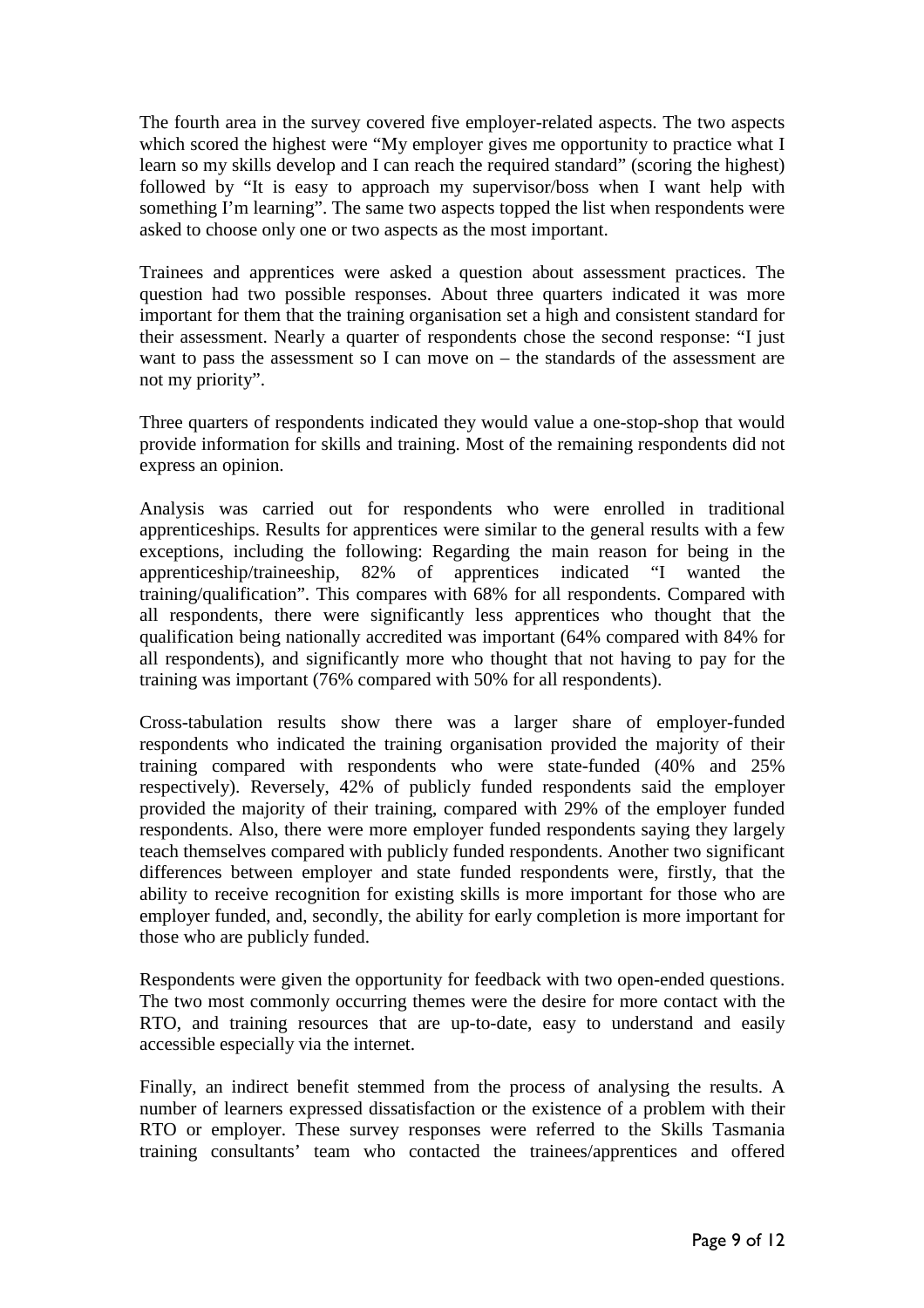assistance for resolving any issues. In this way, a number of trainees/apprentices received assistance who may not have otherwise contacted Skills Tasmania.

Turning to the employer survey, results showed that nearly half of the respondents indicated that their business provided the majority of the training. Only 17% indicated that the training organisation provided the majority of the training. Only 1% of respondents indicated the trainees largely teach themselves.

Respondents were asked to indicate how important to them were various aspects that had to do with apprenticeships and traineeships. Responses were elicited for three areas: signing up a trainee/apprentice, aspects relating to the RTO, and aspects relating to the apprentice/trainee.

In terms of signing up a trainee/apprentice, the aspect that scored the highest was "Meeting the future workforce needs of the business" (90% of respondents considered it either "Very" or "Extremely important"). This was followed by "Meeting the present workforce needs of the business" (83%), "Increasing skills and knowledge for the industry" (82%), and "Improving productivity for the business" (78%). The aspect that scored the lowest was "Ability to hire workers on a training wage" (27%).

In terms of aspects relating to the RTO, the aspect which scored the highest was "The trainer knowing their subject well" (92% of respondents considered it either "Very" or "Extremely important"). This was followed by "The training organisation following up on my requests" (84%), and "The training organisation offering flexibility in the provision of training (time and method of delivery)" (80%). When asked to choose one or two of these aspects as the most important, the two aspects which scored the highest with almost equal scores were: "The training organisation offering flexibility in the provision of training (time and method of delivery)" (51%) and "The trainer knowing their subject well (50%).

Respondents were asked to rate three aspects relating to the apprentice/trainee. All three aspects scored relatively high. The aspect which scored the highest was "The apprentice or trainee having good work ethics". The second highest scoring aspect was "The apprentice or trainee having the capacity to meet the training requirements and deliver practical outcomes". The third aspect was "The apprentice or trainee fitting in well with the rest of the team".

Respondents were asked to indicate their level of agreement with seven statements.

The statement gaining the strongest level of agreement by respondents was "I want the training organisation to set a high and consistent standard for the competence of my apprentices/trainees before signing off" with 96% of respondents indicating agreement with this statement.

The statement with the highest disagreement score was "I want the training organisation to sign-off my apprentices/trainees as competent as soon as they are ready so they can complete as early as possible". About a quarter of respondents (26%) disagreed with this statement. At the same time, half of the respondents indicated their agreement.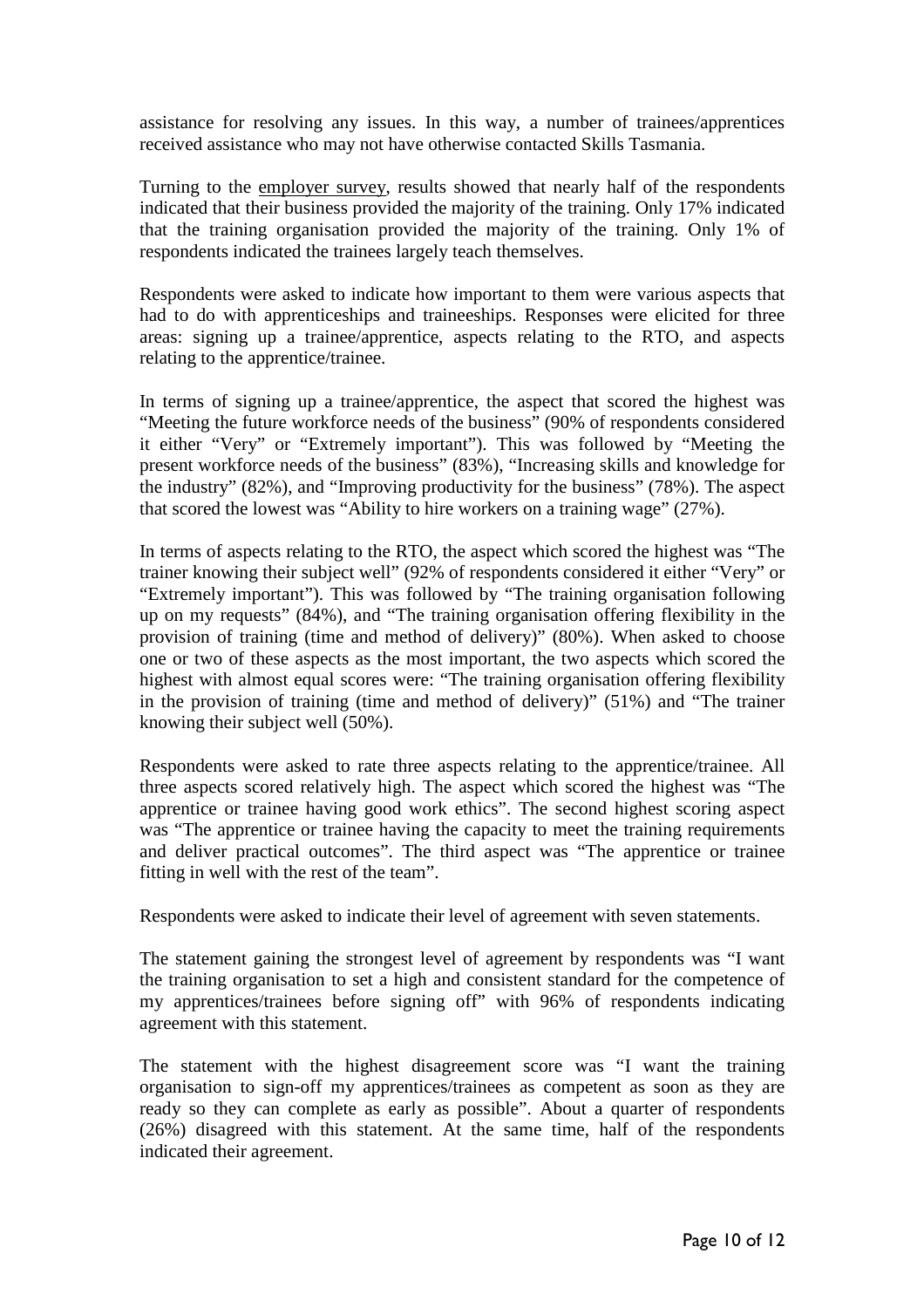The statement "I place significant value on the qualifications gained through traineeships or apprenticeships" was the second highest scoring statement: 92% of respondents agreed/strongly agreed with this statement.

Only six out of ten respondents (60%) agreed with the statement "I find it easy to find information about training my staff". On a similar theme, 82% indicated agreement with the statement "I would value a 'one-stop-shop' that would provide information for skills and training. This information would relate to services provided across all levels of government and would include information on training organisations, financial incentives, apprenticeships and traineeships, and other training options available to employers and learners".

More than half of employers (55%) agreed with the statement "I want my business to provide the majority of the training and the training organisation to mainly provide learning resources and manage the assessment". At the same time, nearly seven out of ten employers (69%) indicated agreement with the statement "I want the training organisation to deliver substantial training as well as assessment for my trainees/apprentices".

Respondents were given the opportunity for feedback with two open-ended questions. Responses were scanned and categorised by theme. The most commonly occurring themes were: more support or services to be supplied by RTOs; suggestions for additional training to improve the skills of trainees/apprentices; suggestions and comments around funding and incentives; and suggestions and comments around training and/or assessment standards.

Finally, as with the trainee and apprentice survey, in the process of analysing the results of the employer survey it was observed that a number of employers expressed dissatisfaction or the existence of a problem with their RTO. These survey responses were referred to the Skills Tasmania training consultants' team who contacted the employers to offer assistance for resolving any issues. In this way, a number of employers and trainees/apprentices received assistance who may not have otherwise contacted Skills Tasmania.

## **Conclusions**

The value chain model for the apprenticeship and traineeship system provides an alternative model for the system, which places the consumer in the centre. The model puts emphasis on what consumers value and not only on what the system provides. It also draws attention to the value attached to activities within the VET system. Some of these activities add value for the consumer; some don't. Some may be necessary and some may be not or they may be duplicated. The strength of information flow and the strength of relationships within the entities of the chain can also influence the creation of value for each entity and for consumers. More research needs to be carried out in this area.

The two consumer surveys highlight traineeship/apprenticeship aspects and services which employers and learners value. Both employers and learners place significant value on a good trainer who knows their subject well and who's able to pass on the knowledge and skills trainees and apprentices need to learn. The majority of both